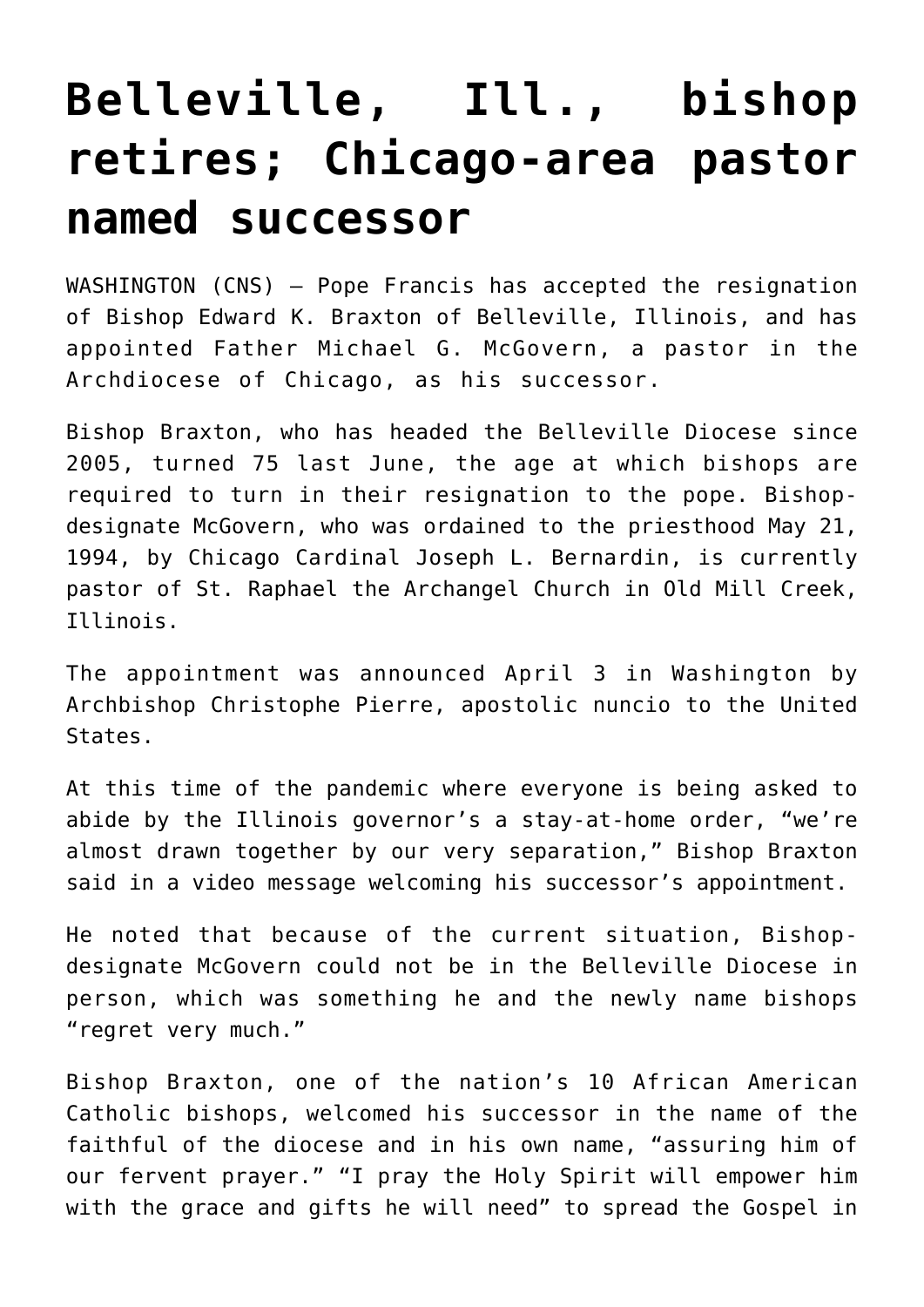the small mostly rural diocese with limited pastoral resources diocese.

He brings to his new post many "natural talents and his pastoral experiences," added the bishop. The Belleville Diocese covers 11,678 square miles and has a Catholic population of about 91,000 out of a total population of about 842,000.

In a congratulatory statement, Chicago Cardinal Blase J. Cupich said Bishop-designate McGovern, 55, "has served the people of God and the church with humility and distinction for more than 27 years."

"We are confident he will be a strong and compassionate leader for the Belleville Diocese, and we look forward to working with him."

The newly named bishop said he was "honored and humbled" by his appointment as the ninth bishop of Belleville.

"I thank the Holy Father for the confidence he has placed in me, and want to express my abiding respect and full support of him, who as the successor of St. Peter the Apostle, preserves the unity of love in the church," he said in a letter to his parishioners posted on the parish website.

"Since receiving news of this appointment last week, I have been praying for the people of St. Raphael and reflecting on the many faith-filled members of our parish," Bishop-designate McGovern said. "I am grateful for how you have shared your faith in Jesus Christ with me, sharing your stories of how you have encountered Jesus Christ in your lives and how much the Lord has done for you."

He said that due to the coronavirus, a date has not yet been set for his episcopal ordination and installation in Belleville.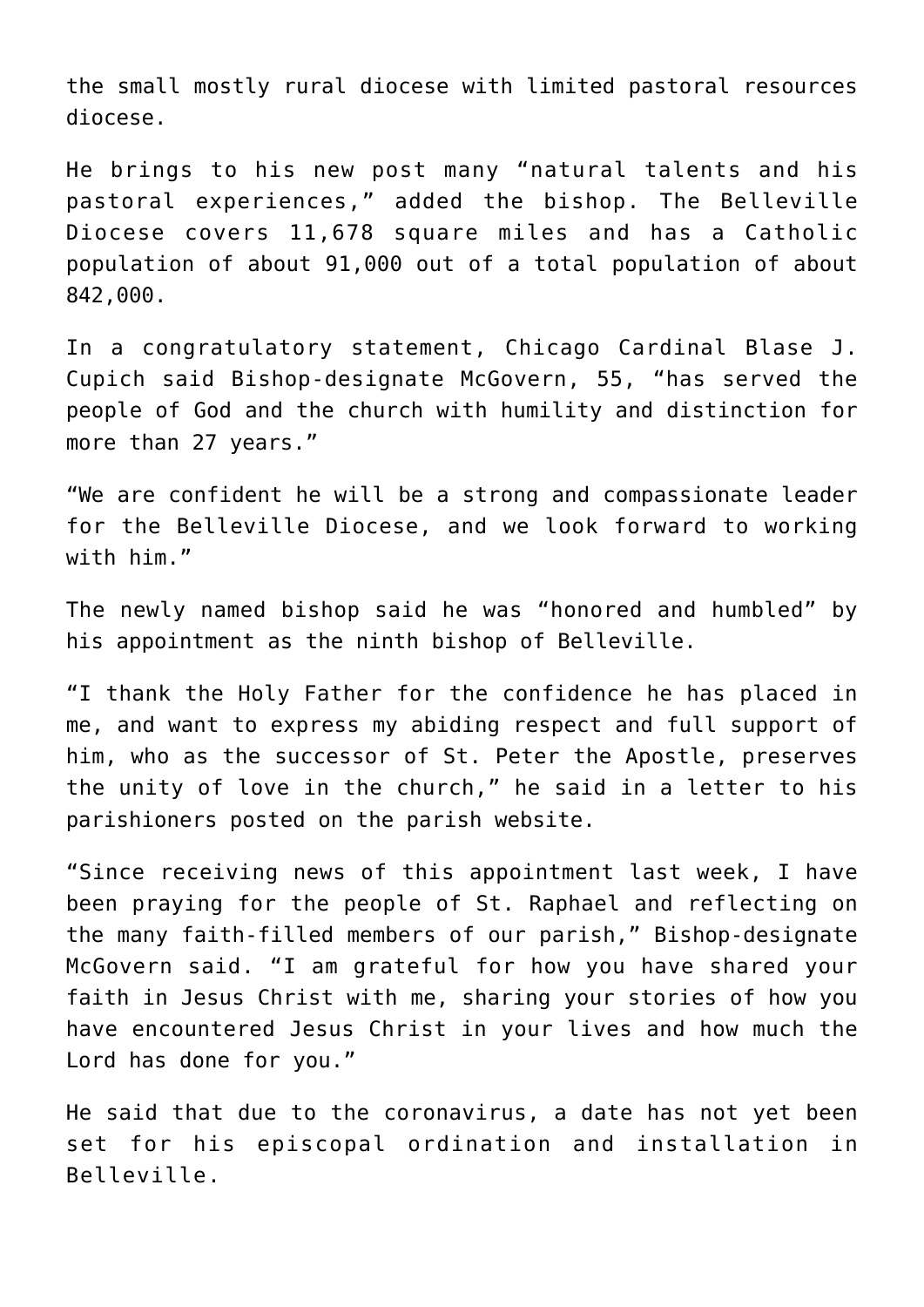"In the meantime, I will continue as your pastor, walking together with you on our journey of faith in the coming months. I hope to know after Easter more about what a transition at St. Raphael might look like," he added. "Please know that you are all in my heart this Holy Week and in the years ahead."

Born Aug. 1, 1964, in Chicago, Bishop-designate McGovern is a native of the city's Beverly neighborhood, and grew up in a large Catholic family in which Catholic education was emphasized. A graduate of St. Ignatius College Prep and Loyola University, where he earned a bachelor's degree in sacred theology, he entered the University of St. Mary of the Lake Seminary in Mundelein, Illinois, in 1990.

After his 1994 ordination, his first pastoral assignment was as associate pastor at Queen of the Universe Parish in Chicago, 1995-1998, then associate pastor the next year at St. Mary Parish in Lake Forest, Illinois, and at the same time served a year associate chancellor of the Chicago Archdiocese. He was vice chancellor from 1999 to 2000 and the next two years was the archbishop's delegate for extern and international priests studying or working in Chicago parishes.

From 2004 to 2012, then-Father McGovern was pastor of St. Mary Pariah in Lake Forest. He became pastor of St. Raphael the Archangel in Old Mill Creek July 1, 2016. He is also a member of the board of trustees of St. Ignatius College Prep. He has served as a member of the priests' council and the college of consultors in the Archdiocese of Chicago.

Bishop Braxton was born in Chicago and he was ordained a priest for the Chicago Archdiocese. He is a former auxiliary bishop of St. Louis and former bishop of the Diocese of Lake Charles, Louisiana.

He has been a strong advocate for greater church openness to African Americans, including ways of better expressing the